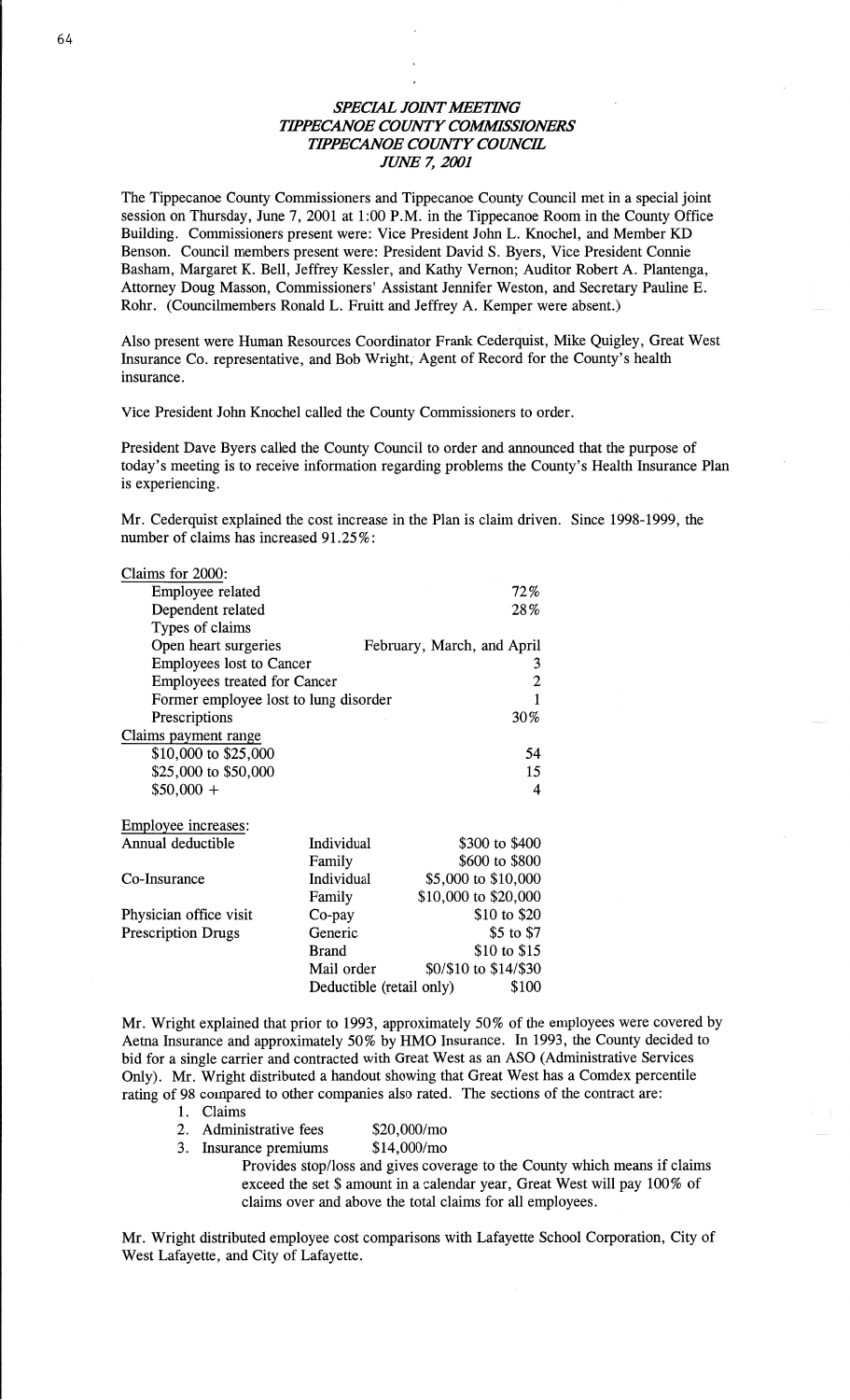$\Rightarrow$  Commission President Ruth Shedd entered the meeting.

Mr. Wright **explained** the Stop/loss feature if the County decides to **terminate** coverage with Great **West:** 

- 1. One (1) **time administrative** charge of \$32,000 to **handle run-off claims** (incurred but not submitted)
- 2. Cap on total **run-off claims** (approximately \$830,000)

He said this feature is **important** because another insurance **company** would not pay **claims**  incurred prior to their contract.

Mr. Quigley distributed a list of services included in the Administrative Fee of **\$20,000/mo.** He **explained a** chart using fictitious but **realistic** numbers:

|      | Max. liability based on # of employees | Cumulative | Claims    | $+/-$        |
|------|----------------------------------------|------------|-----------|--------------|
| Apr  | \$252,000/cal yr                       | \$252,000  | \$300,00  | $-$ \$48,000 |
| May  | \$255,000                              | \$507,000  | \$255,000 | $-$ \$48,000 |
| June | \$260,000                              | \$767,000  | \$100,000 | (\$148,000)  |

Mr. Wright said when the **County's** reserve was at the \$1.6 **million** level additional coverages were added:

**Prescription Card**  Increased **Life** Insurance Flex **Benefit** Plan \$120/yr **Dental** 

Mr. Wright reviewed the **handout** comparing the **County's group** benefits to Lafayette School Corp., City of West Lafayette, and City of Lafayette in response to **Councihnember** Kessler's inquiry.

Mr. Cederquist was asked about the possibility of pooling with other entities. He said, according to AIC Director Matt Brooks, the State has to develop rules and regulations for **local**  government participation in the State of **Indiana** Health Insurance Program **that** could **take** up to **a**  year. Mr. Cederquist thinks there could be a problem extracting our claims data. He **said**  discussions have **been** previously **held** about pooling with the City of Lafayette, but he didn't think that would be beneficial since they wanted to maintain separate plans.

Councihnember Basham asked if it would be beneficial to not be self-insured. Mr. Quigley **said**  every renewal to the County has offered additional forms of insurance for consideration within self-insurance, but additional protection equals additional premiums. Specific Individual Stop/Loss Insurance (fixed \$ limit per person) has been presented to the County every year but it **didn't seem** beneficial because of the premiums the County wants to pay for benefits the **County wants.** He **said** Great **West** does not offer the fully insured approach. Whether **self-insured** or fully insured, he **said claims** will equal the rates.

**Changing** the renewal time from April through March to **calendar** year January through December was discussed. **(This** would **mean** two (2) renewals in **a** year.) Any changes in the Plan would be **known** in January so that employees could set aside **a** sufficient amount in the Flex Benefits Plan to pay out-of-pocket expenses. As it is now, the employee sets aside **this Flex**  amount early in the year but changes to premiums and coverage are made in early summer. Choice of coverage (i.e. levels of deductible) is **also something** that can be looked at.

Councilmember **Basham** asked when the Health Insurance Plan was **bid.** Mr. Cederquist said is was bid in 1993 but Commissioner Knochel interjected **that** the Commissioners looked at quotes two (2) years **ago.** 

After distributing written **comments about changes** in the **Plan** from **some** of his **employees,**  Sheriff Murtaugh **said better** communication when benefits and costs change would be beneficial to **all.** 

**President Shedd** commented **that** rates **should have increased** as **benefits** increased.

## C'OUNCH. *ADJOURMWENT*

**o** Councilmember **Kessler** moved to **adjourn** the County Council **meeting,** seconded by Councilmember **Basham;** motion carried.